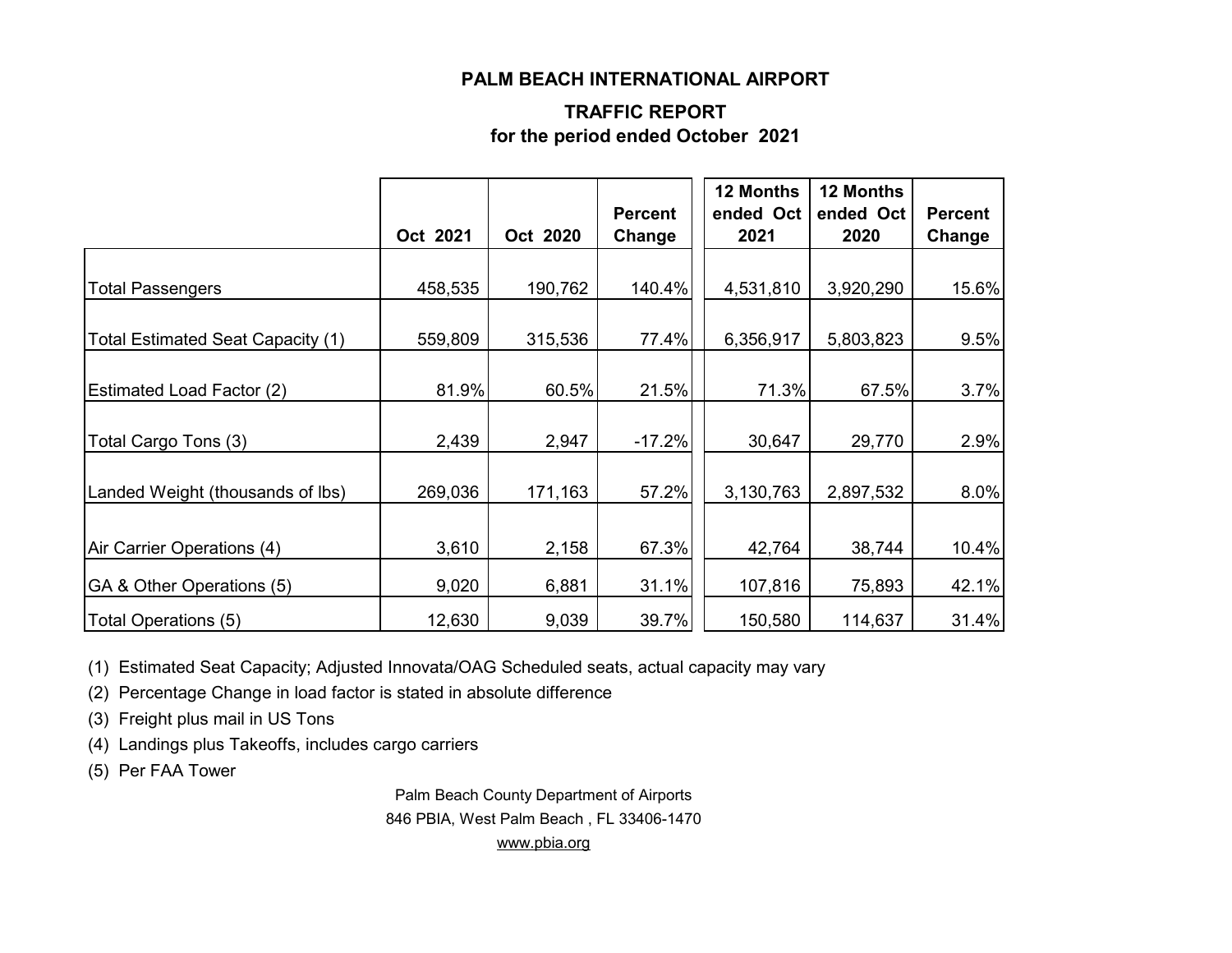## **PALM BEACH INTERNATIONAL AIRPORT**

### **ENPLANEMENT TRAFFIC REPORT for the period ended October 2021**

#### **Airline Percentage of Market**

|                                  | Oct 2021   |          | 12 Months ended<br>Oct 2021 |          |
|----------------------------------|------------|----------|-----------------------------|----------|
|                                  | Enplaned   | Market   | Enplaned                    | Market   |
|                                  | Passengers | Share    | Passengers                  | Share    |
|                                  |            |          |                             |          |
| <b>Total Enplaned Passengers</b> | 220,913    | 100.00%  | 2,268,192                   | 100.00%  |
| JetBlue Airways                  | 57,309     | 25.94%   | 550,513                     | 24.27%   |
| Delta Air Lines                  | 48,336     | 21.88%   | 505,249                     | 22.28%   |
| <b>American Airlines</b>         | 47,124     | 21.33%   | 544,730                     | 24.02%   |
| United                           | 33,197     | 15.03%   | 316,081                     | 13.94%   |
| <b>Southwest Airlines</b>        | 16,426     | 7.44%    | 194,874                     | 8.59%    |
| <b>Frontier Airlines</b>         | 8,636      | 3.91%    | 60,955                      | 2.69%    |
| Allegiant Air, LLC               | 6,073      | 2.75%    | 47,551                      | 2.10%    |
| <b>Spirit Airlines</b>           | 2,298      | 1.04%    | 40,952                      | 1.81%    |
| Sun Country, Inc. a Minnesota    | 965        | 0.44%    | 2,402                       | 0.11%    |
| <b>Bahamasair</b>                | 549        | 0.25%    | 4,228                       | 0.19%    |
| <b>Swift Air</b>                 |            | $0.00\%$ | 447                         | 0.02%    |
| Air Canada                       |            | $0.00\%$ | 210                         | $0.01\%$ |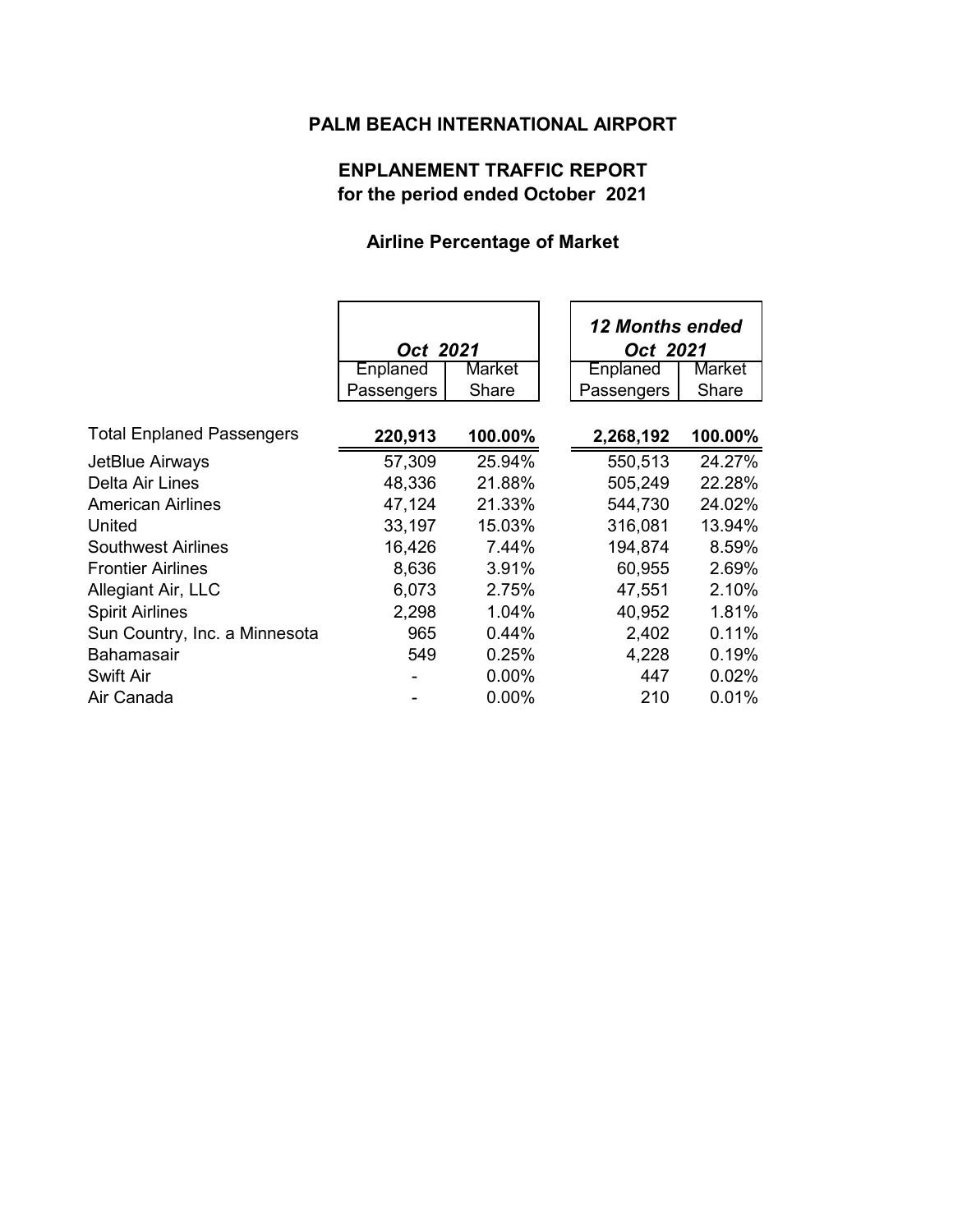## **PALM BEACH INTERNATIONAL AIRPORT**

### **TRAFFIC REPORT for the period ended October 2021**

# **Change in Enplanements by Airline**

|                                  | Oct 2021   | Oct 2020        |         | <b>Change in Month to</b><br><b>Month enplanements</b> |  |
|----------------------------------|------------|-----------------|---------|--------------------------------------------------------|--|
|                                  | Enplaned   | <b>Enplaned</b> |         | Percentage                                             |  |
|                                  | Passengers | Passengers      | Change  | Change                                                 |  |
| <b>Total Enplaned Passengers</b> | 220,913    | 90,681          | 130,232 | 143.6%                                                 |  |
| JetBlue Airways                  | 57,309     | 20,260          | 37,049  | 182.9%                                                 |  |
| Delta Air Lines                  | 48,336     | 17,521          | 30,815  | 175.9%                                                 |  |
| <b>American Airlines</b>         | 47,124     | 31,511          | 15,613  | 49.5%                                                  |  |
| United                           | 33,197     | 7,397           | 25,800  | 348.8%                                                 |  |
| <b>Southwest Airlines</b>        | 16,426     | 7,517           | 8,909   | 118.5%                                                 |  |
| <b>Frontier Airlines</b>         | 8,636      | 2,998           | 5,638   | 188.1%                                                 |  |
| Allegiant Air, LLC               | 6,073      | 3,338           | 2,735   | 81.9%                                                  |  |
| <b>Spirit Airlines</b>           | 2,298      |                 | 2,298   | n/a                                                    |  |
| Sun Country, Inc. a Minnesota    | 965        |                 | 965     | n/a                                                    |  |
| <b>Bahamasair</b>                | 549        | 139             | 410     | 295.0%                                                 |  |